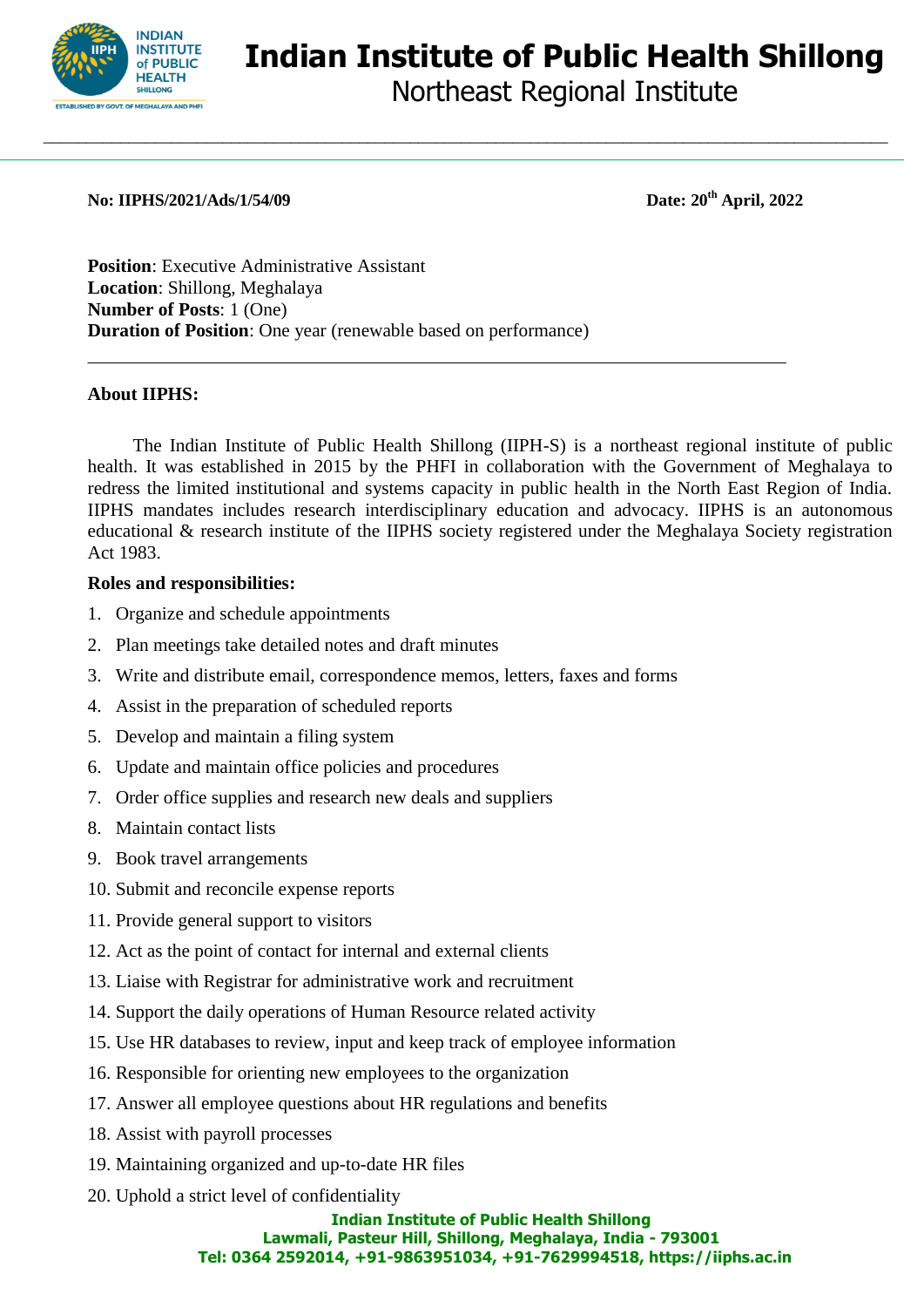

**Indian Institute of Public Health Shillong**

Northeast Regional Institute

21. Any other task or responsibility the Institute may assign from time to time

# **Qualification:**

# **Essential :**

University degree in BA/BSc/BCom/BBA/BBM or equivalent qualification

\_\_\_\_\_\_\_\_\_\_\_\_\_\_\_\_\_\_\_\_\_\_\_\_\_\_\_\_\_\_\_\_\_\_\_\_\_\_\_\_\_\_\_\_\_\_\_\_\_\_\_\_\_\_\_\_\_\_\_\_\_\_\_\_\_\_\_\_\_\_\_\_\_\_\_\_\_\_\_\_\_\_\_\_\_\_\_\_\_\_\_\_\_\_\_\_\_\_\_

#### **Desirable :**

A Master's degree in subjects like Finance, Administration, Management, HR

#### **Experience**

- 1. Minimum **1** (**one) year** of experience as an Administrative Assistant preferably in an academic/research/NGO organization.
- 2. Good computer skills.
- 3. Excellent written and verbal communication skills.
- 4. Good interpersonal and decision-making skills.
- 5. Knowledge of office management systems and procedures
- 6. Working knowledge of office equipment, like printers and fax machines
- 7. Proficiency in MS Office (MS Excel and MS PowerPoint, in particular)
- 8. Excellent time management skills and the ability to prioritize work
- 9. Attention to detail and problem-solving skills
- 10. Strong organizational skills with the ability to multi-task

# **How to apply**:

- 1. Interested candidates may send detailed CV at [iiph.shillong.ner@gmail.com](mailto:iiph.shillong.ner@gmail.com)
- 2. Please highlight the Exact Position **'Executive Administrative Assistant'** in the subject.

# **Last Date of Receipt of Applications**: **6 th May, 2022**

# **Your CV should provide the following in a word document, preferably in the following order:**

- 1. Full Name, address and contract details (including email and phone)
- 2. Educational qualifications Diploma/degree/s, year and institute qualified from
- 3. Language skills (spoken, written skills), Software skills
- 4. Work experience (position/job title, organization, duration) if none please state NIL
- 5. Research experience and Publications (if any)
- 6. Referees (two persons who you have worked or trained under)
- 7. Any other relevant information